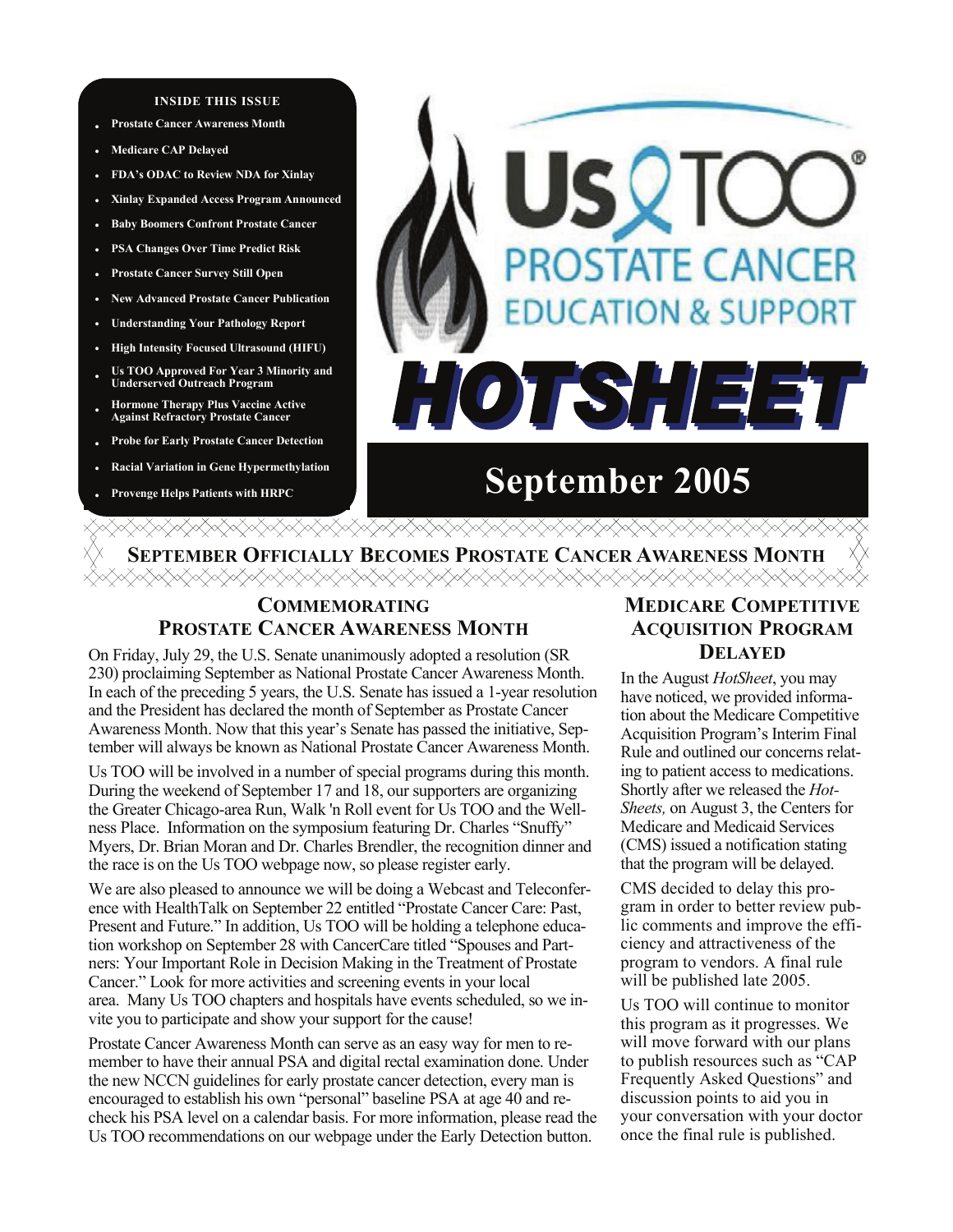# PROSTATE CANCER PATIENT SUPPORT 1-800-808-7866 US TOO INTERNATIONAL

# **US TOO PUBLICATIONS**

In addition to the *HotSheet*, Us TOO offers a FREE e-mail based service called *NEWS You Can Use*  sponsored by Sanofi-Aventis, providing updates on the latest prostate cancer related news. To subscribe or link to the archives, simply visit the Us TOO website www.ustoo.org.

Items contained in Us TOO publications are obtained from various news sources and edited for inclusion. Where available, a point-ofcontact is provided.

References to persons, companies, products or services are provided for information only and are not endorsements. Readers should conduct their own research into any person, company, product or service and consult with loved ones and personal physician before deciding on **any** course of action.



COPYRIGHT 2005 **US TOO** INTERNATIONAL INC.

# **FDA ONCOLOGIC DRUGS ADVISORY COMMITTEE TO DISCUSS NEW DRUG APPLICATION FOR XINLAY**

On September 13, 2005, the FDA Oncologic Drugs Advisory Committee will discuss the new drug application (NDA) 21-491 of Abbott Laboratories' proposed trade name XINLAY (atrasentan hydrochloride) Capsules for the proposed indication for the treatment of men with metastatic hormonerefractory prostate cancer. This is an open public hearing, which will be held in The Ballrooms at the Holiday Inn, located at 8120 Wisconsin Avenue, in Bethesda, MD. Interested persons may present data, information, or views, orally or in writing, on this and any other issues pending before the committee. Written submissions may be made to the contact person by **September 2, 2005**. Oral presentations from the public will be scheduled between approximately 10:30 a.m. to 11 a.m., and 2:30 p.m. to 3 p.m. on both days. Time allotted for each presentation may be limited.

Those desiring to make formal oral presentations should notify the

contact person before **September 2, 2005**, and submit a brief statement of the general nature of the evidence or arguments they wish to present, the names and addresses of proposed participants, and an indication of the approximate time requested to make their presentation. Persons attending FDA's advisory committee meetings are advised that the agency is not responsible for providing access to electrical outlets.

FDA welcomes the attendance of the public at its advisory committee meetings and will make every effort to accommodate persons with physical disabilities or special needs. If you require special accommodations due to a disability, please contact Johanna Clifford by phone at (301) 827- 7001, or by E-mail at cliffordj@cder.fda.gov, at least 7 days in advance of the meeting.

Us TOO encourages your involvement and attendance, let's make our voices heard about the need for more options for advanced disease!

# **XINLAYTM EXPANDED ACCESS PROGRAM ANNOUNCED**

Here is more information regarding what was presented about this topic in the August *HotSheet.* Abbott Laboratories has received U.S. Food and Drug Administration (FDA) permission to initiate an expanded access program for the investigational agent known as Xinlay<sup>TM</sup> (atrasentan) in the U.S. for eligible men with late-stage, hormone-refractory prostate cancer. The study will begin later this summer.

Expanded access programs are designed to make investigational agents available at the earliest opportunity for the treatment of serious diseases for which no comparable or satisfactory alternative drug or other therapy is available.

For the thousands of patients whose prostate cancer spreads to other organs, the disease remains incurable. The cancer in hormone-refractory prostate cancer patients often spreads to their bones and patients are left with few treatment options. Bone pain from metastases is one of the more disabling manifestations of advanced prostate cancer.

Xinlay is an investigational, oral, once-daily, non-hormonal, nonchemotherapy, agent that belongs to a class of compounds known as selective endothelin-A receptor antagonists (SERA™). SERAs disturb the effect of endothelin -1 (ET-1), one of the proteins thought to be involved in the stimulation of the spread of cancer cells.

Xinlay is currently being studied in several stages of prostate cancer. Speak to your treating physician to see if you are eligible to participate in the Xinlay Expanded Access Program study. Your physician may call 1- 866-4ABTONC for more information about patient enrollment criteria.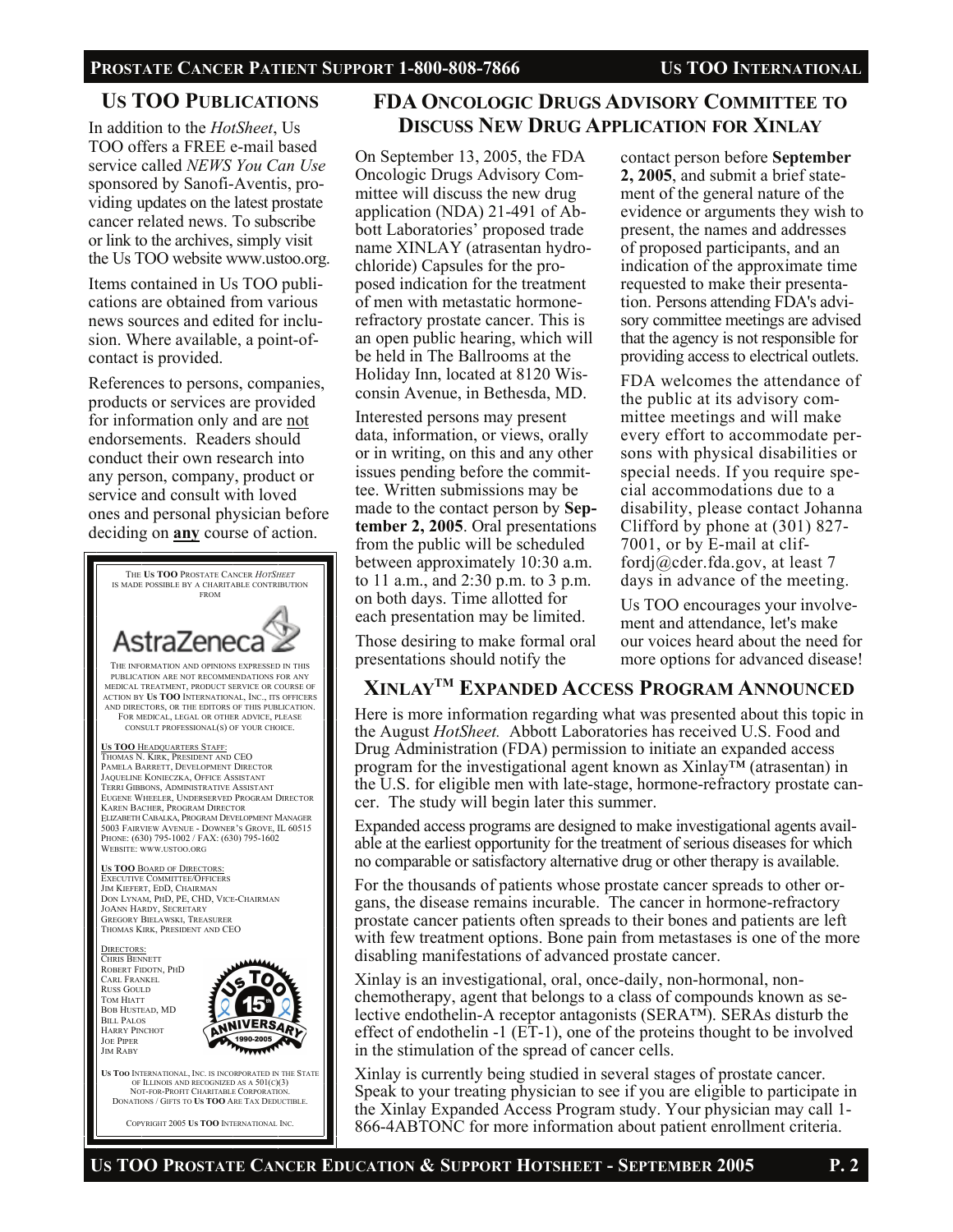# **AS POPULATION AGES, URGENT NEED TO EDUCATE MEN AND THEIR FAMILIES ABOUT PROSTATE CANCER**

The incidence of prostate cancer increases dramatically as men age. Currently, the baby boomer population - those individuals born between 1946 and 1964 - makes up nearly 30 percent of the U.S. population. The first wave of the 77 million baby boomers will be turning 60 next year during 2006. President Bush, for example, just turned 59. Those born at the height of the baby boom will be turning 50 next year and the youngest baby boomers will be turning 40.

As a result, during the next 10 years, the number of men diagnosed with prostate cancer is expected to increase by 40 percent from approximately 230,000 to over 300,000 a year. Furthermore, it's expected that over the next 10 years, the number of prostate cancer deaths could rise from 30,000 to 50,000 per year.

As Us TOO celebrates its  $15<sup>th</sup>$  anniversary, it takes note of these alarming statistics, and remains firmly committed to educating men and their families about regular screenings and early detection, various treatment options, and the importance of education and support for prostate cancer patients, their companions and families.

Because of the medical advances, increased education and public awareness over the past 15 years, many men have been diagnosed earlier and have received successful treatment. Public figures such as former New York Mayor Rudolph Giuliani and New York Yankees manager Joe Torre have described their courses of treatment, and talked about the effect prostate cancer has upon their lives and the lives of their loved ones. Even Colin Powell and U.S. Senator John Kerry have talked about their experiences as prostate cancer survivors.

Us TOO's international network of volunteers has been educating men and their families about the medical advances from prostate cancer research, the availability of support groups, and the different sources of treatment for the various stages of prostate cancer since 1990 when it was founded by five prostate cancer survivors looking for information and support.

But with an aging population and larger number of men expected to be diagnosed, much more needs to be done. As Us TOO looks to its next 15 years, we see the challenges an aging society presents and will continue to encourage all men to be screened at age 45. We recommend that men with a family history of prostate cancer and those at high risk such as African American men to get screened at age 40. Establishing a PSA baseline and monitoring any changes annually is the best way to "know your PSA" and have the information to manage your health.

# **SURVEY OF PATIENTS WITH HORMONE REFRACTORY PROSTATE CANCER**

Us TOO wants to encourage you again to take the time to complete the new survey for patients with Hormone Refractory Prostate Cancer (HRPC) and their family members on our webpage at <http:// www.ustoo.org>. This survey was placed there in July and your responses will help Us TOO a great deal in preparing new materials and activities to better address the needs of men and their family members at this stage of the disease.

# **PSA CHANGES OVER TIME PREDICT PROSTATE CANCER RISK**

The answer to the biggest question in prostate cancer therapy - which cancers need aggressive treatment and which are best left to undergo "watchful waiting" - may lie in the results of the prostate-specific antigen (PSA) test, according to a new study.

But current practice, which relies on the PSA level gleaned from a single test, may need some tinkering, said Dr. Stephen J. Freedland, lead author of the study.

Instead, increases in PSA levels occurring over a series of tests appear crucial in gauging cancer risk, he explained.

"A single reading is like looking at one snapshot of a race," said Freedland, a clinical instructor in urology at the Johns Hopkins Hospital in Baltimore. "Watching the PSA change over time gives you a much better picture."

The rate at which PSA levels doubled over time was a critical factor for predicting death in a group of 379 men who underwent surgery for prostate cancer, concludes a report by Freedland's group published in the July 27, 2005 issue of the Journal of the American Medical Association (vol. 294, pp. 433-9).

"These preliminary findings may serve as useful guides to patients and their physicians to identify patients at high risk for prostate cancer-specific mortality ...[and] to enroll them in early aggressive treatment trials," they wrote.

Dr. Freedland noted, "Step one is to guess who to treat, and the PSA test can show that," he said. "Step two is how to treat them, and we're not there yet."

*HealthDay Reporter, 26 July 2005*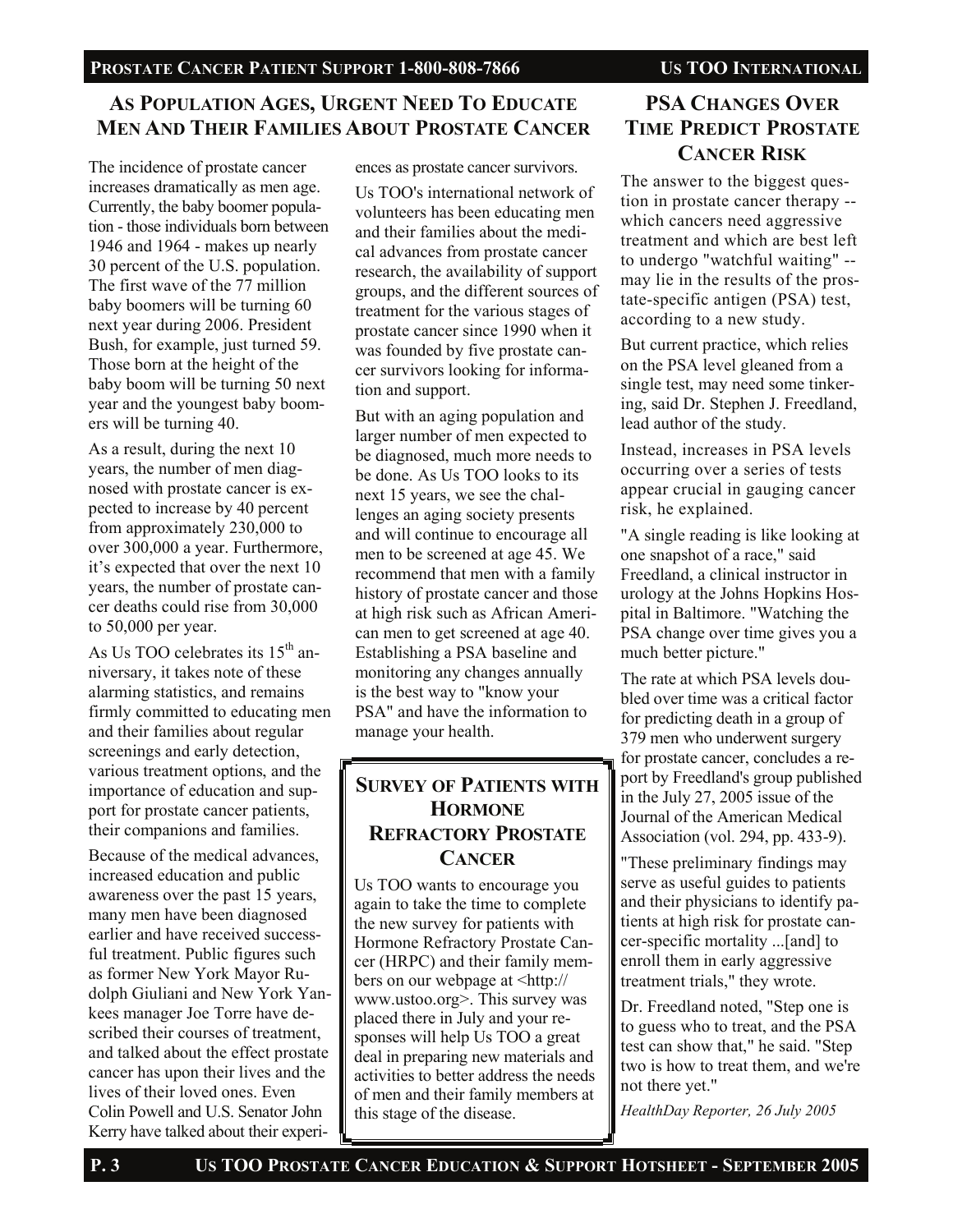# **NEW ADVANCED PROSTATE CANCER PUBLICATION RELEASED**

# **Living with Advanced Prostate**

**Cancer:** *When PSA Rises During Hormone Therapy* is a FREE new handbook developed specifically for men with advanced prostate cancer.

The outline of the handbook was based on extensive research with advanced prostate cancer survivors to determine what they needed and wanted to know. Content was developed by a group of nationally known prostate cancer medical experts, representatives from major prostate cancer advocacy and research groups (including representatives from Us TOO), prostate cancer survivors and their life partners.

This comprehensive handbook includes sections on:

# Medical Issues

- A brief review of prostate cancer and its progression
- Treatment options and managing side effects
- Pain and pain management
- Your total treatment team
- Why and how patients should keep their own records

## Other Ways Patients Can Improve Outcomes and Quality of Life

- The value of support
- Alternative therapies: how to assess and use them
- The role of diet and fitness
- Understanding medical terms and research
- Lists of resources
- …and much more.

*Living With Advanced Prostate Cancer: When PSA Rises During Hormone Therapy* is available at no charge to physicians and individuals in the US, thanks to a generous educational grant from Abbott and by the Institute for Continuing Healthcare Education (ICHE).

To order a sample copy please visit the ICHE website at <www.iche. edu>. Allow 6 to 8 weeks for an order, Us TOO Chapters will receive copies with the September *HotSheet.*

# **NEW RESOURCE FROM ASCO'S PEOPLE LIVING WITH CANCER: UNDERSTANDING A PATHOLOGY REPORT**

A new feature on ASCO's People Living with Cancer (PLWC) website can help patients and their families gain a better understanding of pathology reports and to learn what questions to ask their physician. It describes the various sections within the report and explains how to obtain a second opinion. The Diagnosis section details major characteristics of the tumor:  $(1)$  histologic grade,  $(2)$ tumor size, invasiveness and spread, and (3) tumor stage.

The questions can be used to start a dialogue between the patient and his or her doctor about his or her pathology report. The doctor will be able to address the real concern after each question, which can and should be asked each time: "What does the answer to this question mean for me?"

- What is the type of cancer, and from where did it originate?
- How large is the tumor?
- Is the cancer invasive or noninvasive?
- How fast are the cancer cells growing?
- What is the grade of the cancer?
- Does the cancer have certain markers to help define the outlook?
- Has all of the cancer been removed, or does tumor remain at the edges?
- Are there cancer cells in the lymph or blood vessels?
- What is the stage of the cancer?

To access, go to the People Living with Cancer website at http://www. plwc.org/plwc/MainConstructor/ 1,1744,\_12-001195-00\_18- 0041553,00.asp?CMP=EMC-7UI367862671&MTYPE=M.

# **NON-INVASIVE TREATMENT OPTION COMES TO NORTH AMERICA**

An effective, non-invasive treatment for prostate cancer developed in Europe is now available in North America. Ablatherm High Intensity Focused Ultrasound (HIFU) uses ultrasound to safely destroy prostate tissue allowing patients to avoid the risks of surgery and radiation. Patients are now being treated in Toronto, Canada, where the device is government approved. FDA clinical trials are about to commence in the U.S.

Ablatherm-HIFU is a proven technology developed and perfected in Europe with clinical experience now exceeding 7,000 patients. This procedure offers a safe and effective alternative to the more radical treatments of surgery or radiation. Ablatherm-HIFU is a precise, noninvasive, delivery of high intensity focused ultrasound targeted to the prostate using a transrectal ultrasound probe under spinal anesthesia. This causes a rapid rise in temperature inside the prostate to 85 degrees Celsius effectively destroying the prostate tissue in a procedure that is completed in 2 to 3 hours without blood loss or exposure to radiation. Patients are discharged a few hours later.

Clinical studies from Europe, published in the Journal of  $U$ rology<sup>1</sup> have shown that 93% of patients have negative biopsies and 87% have stable PSA levels (less than 1.0) 5 years after treatment. Overall 90% of all patients treated with Ablatherm-HIFU require only one treatment and with complication rates lower than surgery, radiation, or cryotherapy.

Having Ablatherm-HIFU does not preclude other treatment options should there be a recurrence. Patients can choose to have another HIFU treatment, surgery, or radiation.

A tremendous advantage of Ab-

*(Continued on page 5)*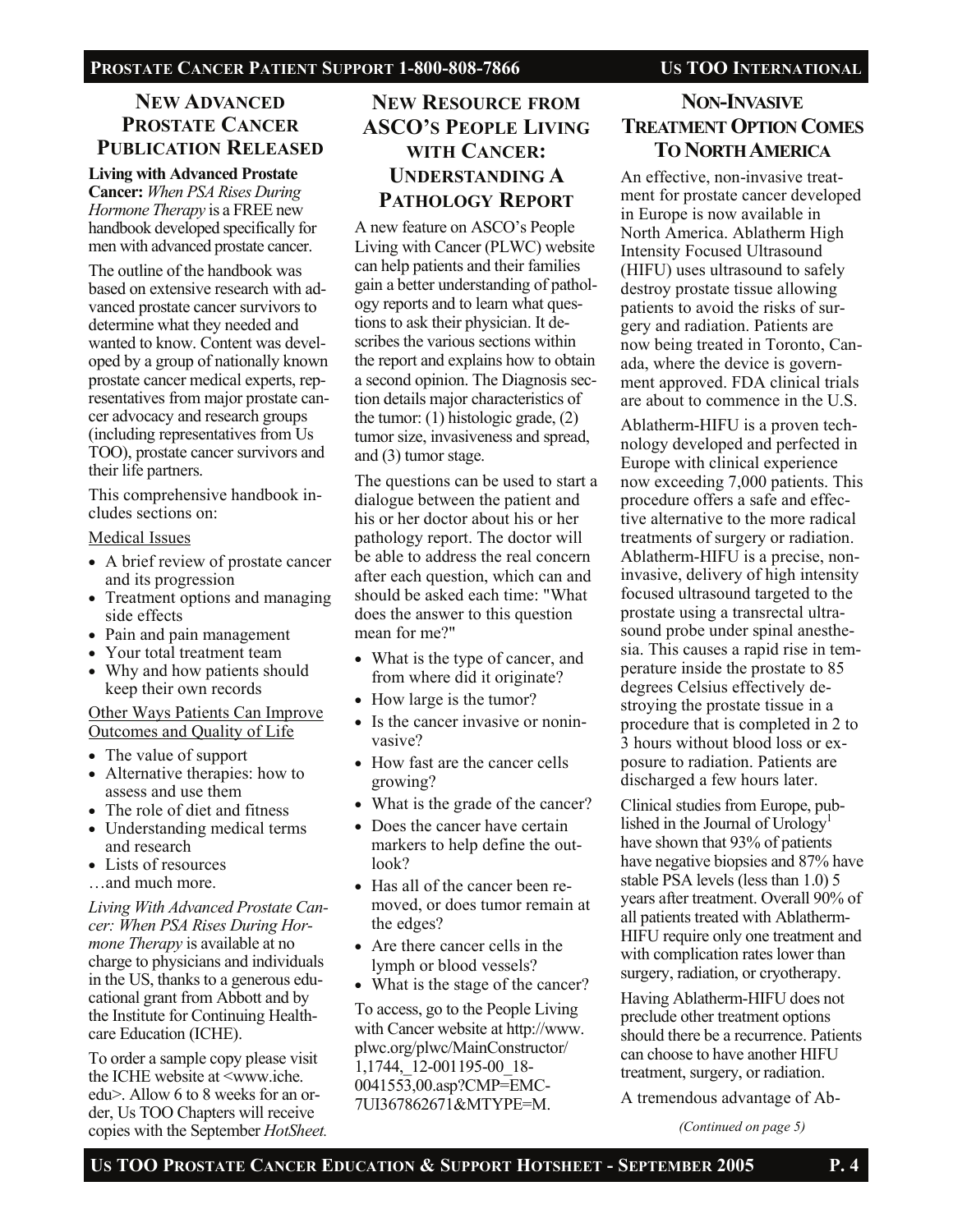# PROSTATE CANCER PATIENT SUPPORT 1-800-808-7866 US TOO INTERNATIONAL

# **HIFU**

*(Continued from page 4)* 

latherm-HIFU is that not only may it be used to treat patients who have not received treatment and whose prostate cancer is confined to the prostate (T1 and T2), but also in those patients who previously received radiation who have developed a recurrence of their disease. Recent results from  $France^2$ have demonstrated that 80% of radiation failure patients have negative biopsies and 61% have stable PSA levels of less that 0.5 ng/ml.

John A. Warner, MD Urological Oncologist

To learn more about Ablatherm-HIFU, visit www.hifu.ca

### References:

- 1. Blana A,Walter B, et al: High-Intensity Focused Ultrasound for the Treatment of Localized Prostate Cancer: 5-Year Experience. Urology 63: 297-300, 2004.
- 2. Gelet A, Chapelon J: Local Recurrence of Prostate Cancer After External Beam Radiotherapy: Early Experience of Salvage Therapy Using High-Intensity Focused Ultrasonography. Urology 63: 625-9, 2004.

# **US TOO APPROVED FOR YEAR 3 MINORITY AND UNDERSERVED OUTREACH PROGRAM**

The Department of Health and Human Services, Centers for Disease Control and Prevention (CDC) has formally notified Us TOO that it will receive Year 3 funding for our outreach efforts under the "Early Detection or Survivorship of Cancer in Under-Served Populations Program." The Year 3 award will allow Program Director Gene Wheeler and the growing number of volunteers to add eleven more states to the program, which started in Year 1 with four and expanded this year to fourteen (including the District of Columbia.).

# **COMBINATION HORMONE/ VACCINE THERAPY FOR PROSTATE CANCER MAY BENEFIT PATIENTS WHOSE DISEASE RETURNS**

A new study finds that a cancer vaccine combined with androgen deprivation therapy can help patients with recurrent prostate cancer. The results of this clinical trial, led by scientists at the National Cancer Institute (NCI), appear in the August 2005 issue of the Journal of Urology (Vol. 174, pp. 539-46).

This phase II trial was designed to treat patients with nonmetastatic prostate cancer who were experiencing rising levels of PSA, which can indicate recurrent disease.

This is the first study to combine antiandrogen therapy and a cancer vaccine for treating prostate cancer, and also the first randomized clinical trial in this population of prostate cancer patients. Cancer vaccines are designed either to treat existing cancers or to prevent the development of cancer. The experimental vaccine used in this study was designed to strengthen the body's natural defenses against prostate cancer.

"The question is, what do you do for someone who has already failed standard therapy with hormones?" said Philip M. Arlen, M.D., of NCI's Laboratory of Tumor Immunology and Biology. "This study was designed to answer that question and examined a population of patients whose cancers were resistant to hormone therapy, had no metastatic disease that was observable by computed tomography (CT or CAT) scan, but had a rising PSA score, an indicator of recurrence."

NCI scientists randomly assigned 42 prostate cancer patients to receive either vaccine or second-line antiandrogen treatment consisting of nilutamide. After the first six months of treatment, participants in both arms of the study — who had rising PSA levels but no evidence of metastatic disease could choose to receive the other treatment in combination with their first study treatment.

There were no serious side effects from the vaccine, but some of the participants receiving nilutamide experienced lung toxicities, an uncommon side effect sometimes associated with the drug. Median time to disease progression was 9.9 months for the vaccine alone compared to 7.6 months for nilutamide alone, not a statistically significant difference. However, 12 of the 21 vaccine patient that had nilutamide added to their treatment regimens after six months experienced an additional median time of 13.9 months until progression, for an overall response of 25.9 months.

The positive effects of combining antiandrogen therapy to vaccine "may be because the vaccine acts to 'prime' the immune system, and when you add the hormone treatment, it allowed the vaccine to work even better," said Arlen.

The rationale for testing a vaccine/ hormone therapy combination came from clinical observations showing that hormone therapy increases the number of immune cells reaching the prostate gland, thereby allowing vaccines to work more effectively.

Arlen and his NCI colleagues are planning a follow-up study using a more potent, newer prostate cancer vaccine and a different antiandrogen (flutamide) at the same time, instead of sequentially, in similar patients. Flutamide has fewer and less serious side effects than nilutamide.

"Our goal moving forward is to introduce the vaccines into earlier treatment stages," Arlen said. Next we want to keep this population of patients either stable or improving, and also prevent metastatic disease. Achieving that would be a tremendous benefit in terms of their quality of life."

*NCI, 25 July 2005*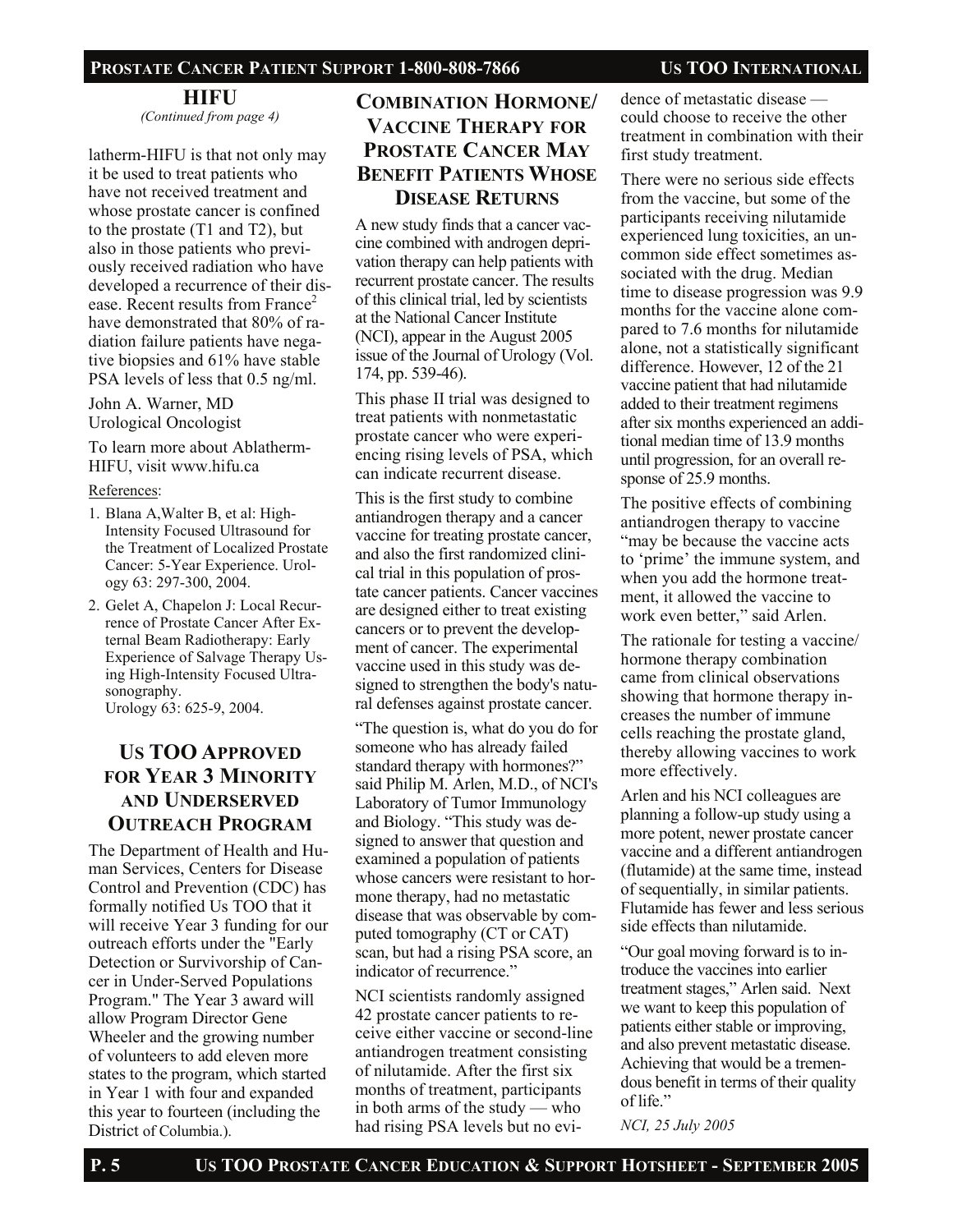# **STANFORD SCIENTISTS DEVELOP PROBE THAT MAY AID EARLY CANCER DETECTION**

Researchers from the Stanford University School of Medicine in Palo Alto, CA have developed a new way to spot subtle yet important chemical changes that take place early in the growth of tumors. The method could eventually help in the early detection of cancer and other diseases.

Matthew Bogyo, PhD, assistant professor of pathology, and his colleagues have created a molecule that can label proteases — proteinchewing enzymes that blast into overdrive in cancerous cells. Bogyo's new molecule contains a fluorescent tag that flashes brightly enough to be seen with conventional imaging equipment. The results appear Aug. 14 in the advance online issue of *Nature Chemical Biology*.

While there are other enzyme tags, Bogyo's "activity-based probe" is unusual in that it only lights up when the proteases are active. Moreover, it works in living cells, so the probe could potentially be used for whole-body imaging in the not-too-distant future. Such techniques might be able to detect the warning signs of cancer long before tumors have a chance to spread.

Proteases are a general class of enzymes found in all healthy cells, where they clean up old proteins no longer needed by the cell. But proteases are often abnormally active in rapidly dividing cancer cells. They also work overtime in tumors that are getting ready to spread, or metastasize, and in cells that are recruiting new blood vessels in a process called angiogenesis.

"This is an important tool for understanding the biochemistry of proteases, and how they play a role in diseases like cancer," Bogyo said. "And it's non-invasive and

fairly non-toxic, in that it doesn't involve radioisotopes."

So far, Bogyo's group has tested the probe only in cultured cells. But they soon plan to test it in mice to ensure that it is safe and bright enough to generate wholebody images of protease activity. If so, the probes might eventually be useful for imaging human bodies.

Bogyo's probe has several advantages over other enzyme imaging probes, and the combination of these characteristics makes it unique.

In one key innovation, Bogyo and his colleagues added a chemical subunit called a "quencher" that keeps the probe dark until the protease is activated. Much like a fluorescent light stick turns on when you crack it in half, the chemical changes that activate the enzyme also cause the quencher unit to pop off, switching the probe on "like a molecular beacon," Bogyo said.

The probe is also small enough to pass easily across the cell membrane, allowing it to be used inside living cells. In contrast, some probes only report on enzyme activity outside the cell.

The probe also forms a permanent bond with its target protease, allowing it to track where the protease is active. This is an improvement over other non-bonding imaging molecules that can signal when — but not where — proteases do their job.

"It's a nifty trick, a real neat approach," said Ben Cravatt, a professor of cell biology at the Scripps Research Institute in La Jolla, Calif., who was not involved in the research. He confirmed that the combination of permanent tagging and a quencher unit give the probe distinct advantages. "It's a great proof-of-principle," he added. "It will be interesting to see the method expanded to other proteases."

Cancer cells aren't the only ones with hyperactive proteases. They are also found in cells affected by arthritis, osteoporosis, atherosclerosis and neurodegenerative disorders such as Alzheimer's.

While Bogyo's probe specifically targets a small family of proteases that are activated in several different forms of cancer, he believes that the same method can be used to make new molecules to probe for many other proteases. For example, he plans to focus on making probes for caspases — a type of protease associated with conditions such as stroke and Huntington's disease.

Besides making new probes, Bogyo and his team are working on imaging applications. "We have made the tool, now we want to go and use it," said Galia Blum, a postdoctoral scholar in Bogyo's lab and the study's lead author. "Our next step is to generate whole-body images in mice." Such images may distinguish between areas of normal and abnormal protease activity, as well as track changes in activity over time.

If all goes well in the mouse models, the researchers plan to pursue tests in human subjects. Bogyo believes fluorescent probes hold a lot of promise for studying cancer progression without relying on invasive procedures such as biopsy or surgery. If the probe is safe and useful for clinical applications, it might help advance the timetable on the course of cancer therapies. For example, many researchers are looking into anti-protease drugs as treatments for cancer. Instead of waiting to see if these drugs actually shrink tumors, activity-based enzyme probes could provide a way to verify immediately whether the drug does what it was designed to do.

"These probes have direct applications to human health, but they are also important research tools," Bogyo added. "People can apply them to their own experiments, and move the field forward in a lot of different areas."

*Stanford University, 14 August 2005*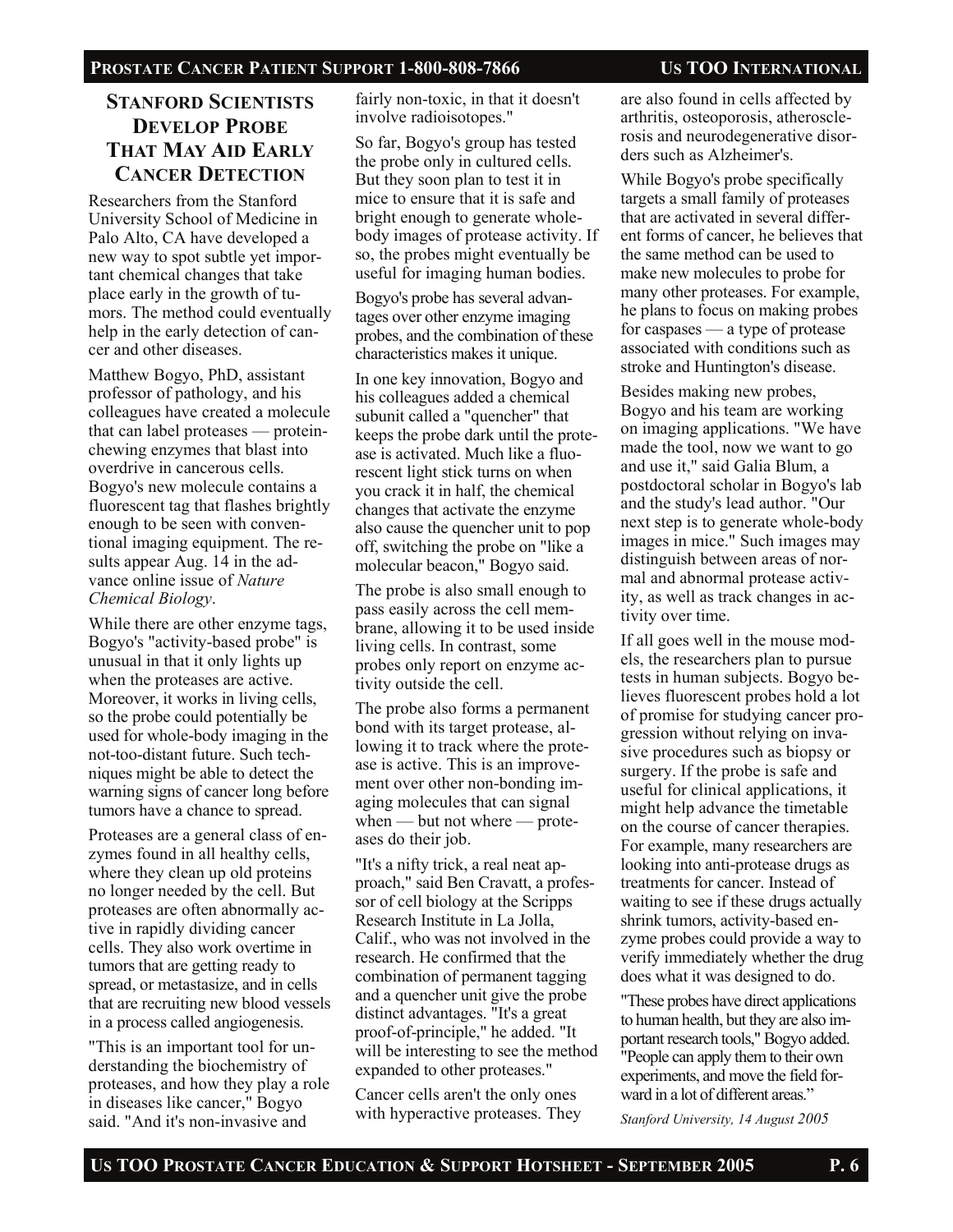# **US TOO FEATURED RESOURCES To order, visit <www.ustoo.org>**





1) **NEW!** *The Circles of Love Care Kit* – \$24.99 includes S+H

Our new care kit is an excellent resource collection for friends and loved ones of those facing the battle against prostate cancer. Our care kit includes:

- *The Circles of Love Collection: Stories of Companions and Families Facing Prostate Cancer* This new book, an Us TOO original publication, is a compilation of interviews with friends and loved ones of prostate cancer patients. These supportive and inspirational stories are meant to help others who are facing similar challenges. Also available separately for \$17.00 includes S+H
- *Circles of Love* **Music CD**This original collection of upbeat and inspirational songs was written to celebrate the love and support between the patient and his companions and family members. Contributing artists include Soozie Tyrell of the E Street Band, Alan Glass (who has written hits for Arethra Franklin, Earth, Wind and Fire, Kenny G and others), Jerry Peters (who has written for Luther Vandross and others), country artist Deborah Allen, and folk artist Kat Eggleston. 12 songs including pop, R&B, soul, country, folk and dance. Also available separately for \$15.00 includes S+H.
- *Intimacy with Impotence: The couples guide to better sex after prostate disease* This book, authored by Ralph and Barbara Alterowitz, is written for couples who have survived prostate cancer and whose normal sexual function has been disrupted. The authors bring a unique and personal perspective to the topics as they too live this experience. 220 pages.
- *What You Need to Know about Prostate Cancer* from NIH and NCI
- *"Life after Cancer Treatment" Resource and Referral Guide* excerpt from NCI

# 2) **NEW! Prostate Cancer Car Magnets "Know Your PSA" – \$5.00 – includes S+H**



3) *STRIVE* **Initiative Wristbands –** \$1.00 each plus S+H

4) *HotSheet* **Subscriptions** – \$35 for 12 issues

HotSheets are distributed FREE at all Us TOO Support Group Chapter meetings, and on www.ustoo.org. But what if you are unable to regularly attend chapter meetings, or don't have access to the Internet? Don't miss an issue—we can deliver it right to your home or office!

- 5) *"What You Need To Know For Better Bone Health"* FREE Us TOO brochure
- 6) **100 Questions & Answers About Prostate Cancer**  \$14.95 includes S+H By Pamela Ellsworth, MD, John Heaney, MD, Cliff Gill
- 7) **Prostate Cancer Resource Kit \$18.95 includes S+H** Included in this handy boxed kit:
	- **A Primer on Prostate Cancer**  by Dr. Stephen Strum and Donna Pogliano
	- **Know Your Options**  from Us TOO and the National Cancer Institute (NCI)
	- **Prostate Cancer Treatment Guidelines for Patients**  from National Comprehensive Cancer Network (NCCN)
	- and the American Cancer Society
	- **What You Should Know About Prostate Cancer**  from Prostate Cancer Research Institute (PCRI)
	- **Prostate Cancer Resource Guide**  from the American Foundation for Urologic Disease (AFUD)
	- **Us TOO / Phoenix 5 CD-ROM**  developed by Robert Young
- 8) **Understanding Prostate Cancer: A Patient's Resource Kit \$7.50 includes S+H** Included in this handy boxed kit:
	- **Humanizing Prostate Cancer:** A Physician-Patient Perspective by Roger E. Schultz, MD (Physician), and Alex W. Oliver (Patient)
	- **Living With Prostate Cancer**  booklet
	- **Know Your Options**  from Us TOO and the National Cancer Institute (NCI)
	- **Living With Advanced Prostate Cancer video**  patient testimonials on Viadur
- 9) **Prostate Pointers Virtual Support Communities**  FREE at www.prostatepointers.org.
- 10) **Us TOO Prostate Cancer** *NEWS You Can Use* FREE e-News

*Proceeds from all items benefit Us TOO's FREE programs, support services and educational materials for prostate cancer patients and their families*